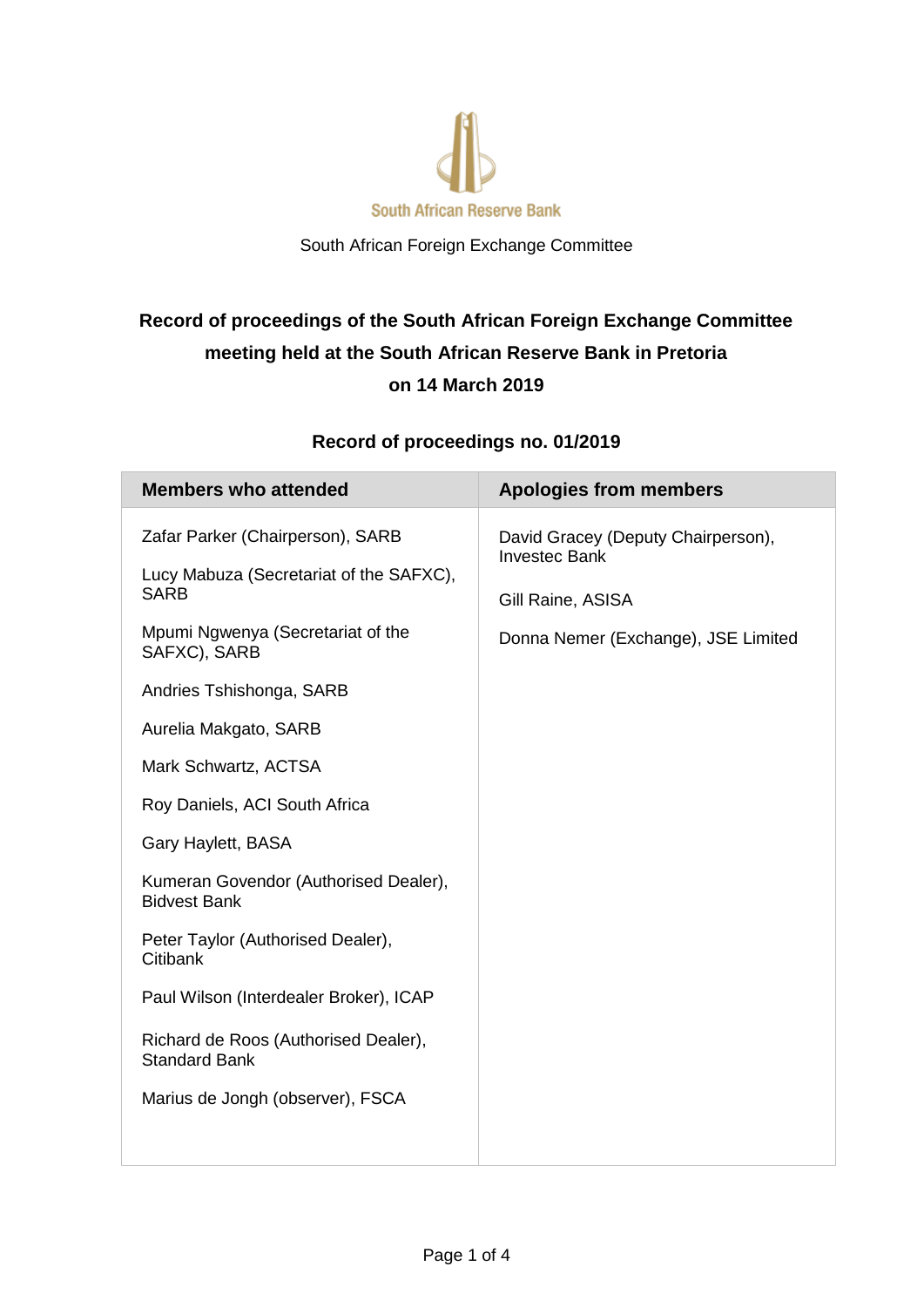### **1. Overview**

The South African Foreign Exchange Committee (SAFXC) discussed the following:

- 1.1 changes in the SAFXC membership structure;
- 1.2 the role of intermediaries in the whole FX market;
- 1.3 the SAFXC outreach programme;
- 1.4 presentation on transactional cost analysis (TCA) paper;
- 1.5 the declining trend in the ZAR turnover; and
- 1.6 the Global Foreign Exchange Committee (GFXC) buy-side initiatives.

#### **2. Summary of discussions**

- 2.1 Changes in the SAFXC membership structure
- 2.1.1 Mr Richard de Roos, Head of FX markets at Standard Bank, was elected as the new Deputy Chairperson of the SAFXC for 2019. Mr de Roos replaced Mr David Gracey of Investec, who served in this capacity in 2018. The terms of reference (ToR) for the SAFXC allow the Deputy Chairperson to serve for a period of one year only.
- 2.1.2 It was announced that ABSA Bank would replace Standard Bank as the representative of major authorised dealers in the SAFXC, following the election of Mr de Roos as the Deputy Chairperson.
- 2.2 The role of intermediaries in the wholesale FX market
- 2.2.1 Members warned of rising reputational risks in the local FX market related to market conduct of intermediaries. Members also noticed some uncertainty about the regulatory body responsible for market conduct of participants such as FX vendors and e-trading platforms.
- 2.2.2 The potential for market abuse in the local FX market pertaining to the disclosure requirement and transparency as envisaged by the FX Global Code (Code) remained a contentious issue. Some market participants continued to play a dual role of being liquidity providers as well as liquidity takers. However, there was an acknowledgement that this was global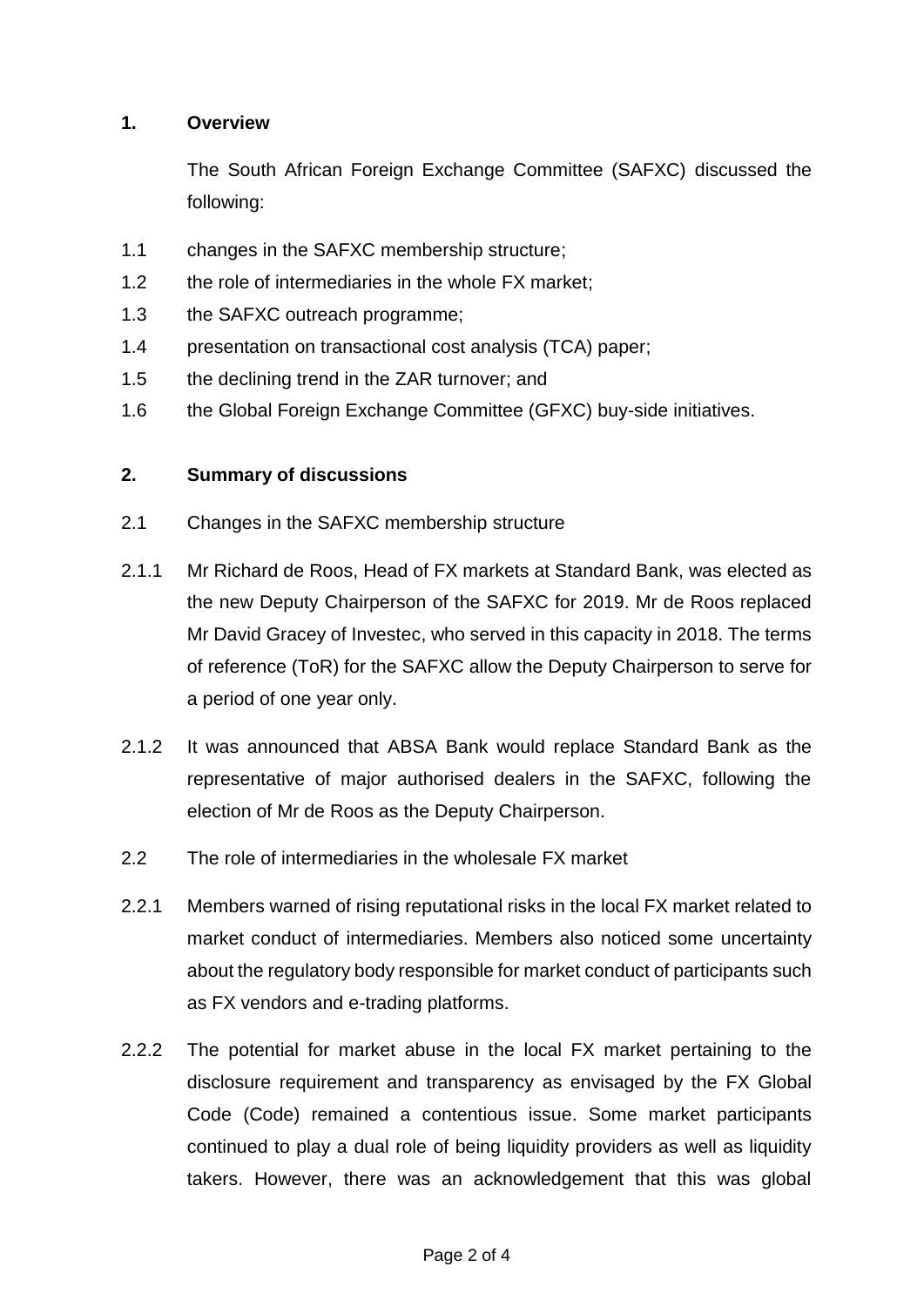phenomena rather than being specific to South Africa.

- 2.3 SAFXC outreach programme
- 2.3.1 The SAFXC would embark on various outreach programmes aimed at creating public awareness and promoting the Code in the local and regional FX markets. The outreach programme would focus on institutional investors' community that was active in the FX market – where adoption of the Code had been evidently hesitant. The objective was to highlight the benefits of the Code at targeted forums and events hosted by members of the Committee.
- 2.3.2 The SAFXC representatives, including the Chairperson and the Deputy, would present to the chief financial officers (CFOs) and treasurers of corporates in South Africa on the importance and benefits of endorsing the Code.
- 2.3.4 As part of the outreach programme, the SARB had embarked on a process to identify forums and events within the sub-Sahara region to encourage the adoption and endorsement of the Code by other African countries, since South Africa is currently the only country on the continent that has adopted the Code.
- 2.4 Presentation on transactional cost analysis paper

The SAFXC had prepared a presentation on transactional cost analysis (TCA) paper which outlined challenges relating to how FX trades were being executed in the emerging markets (EMs), as well as the impact on liquidity conditions and ultimately on exchange rate movements. The SAFXC representatives would discuss this topic at the GFXC meeting in May 2019. The following were identified as the key themes of the TCA presentation:

- the differences between liquidity and TCA in developed FX markets (DM) and the emerging FX markets (EM);
- the proposal of low impact execution strategies for sizable trades in the EM context, and also stringent measures to ensure minimised market impact; and